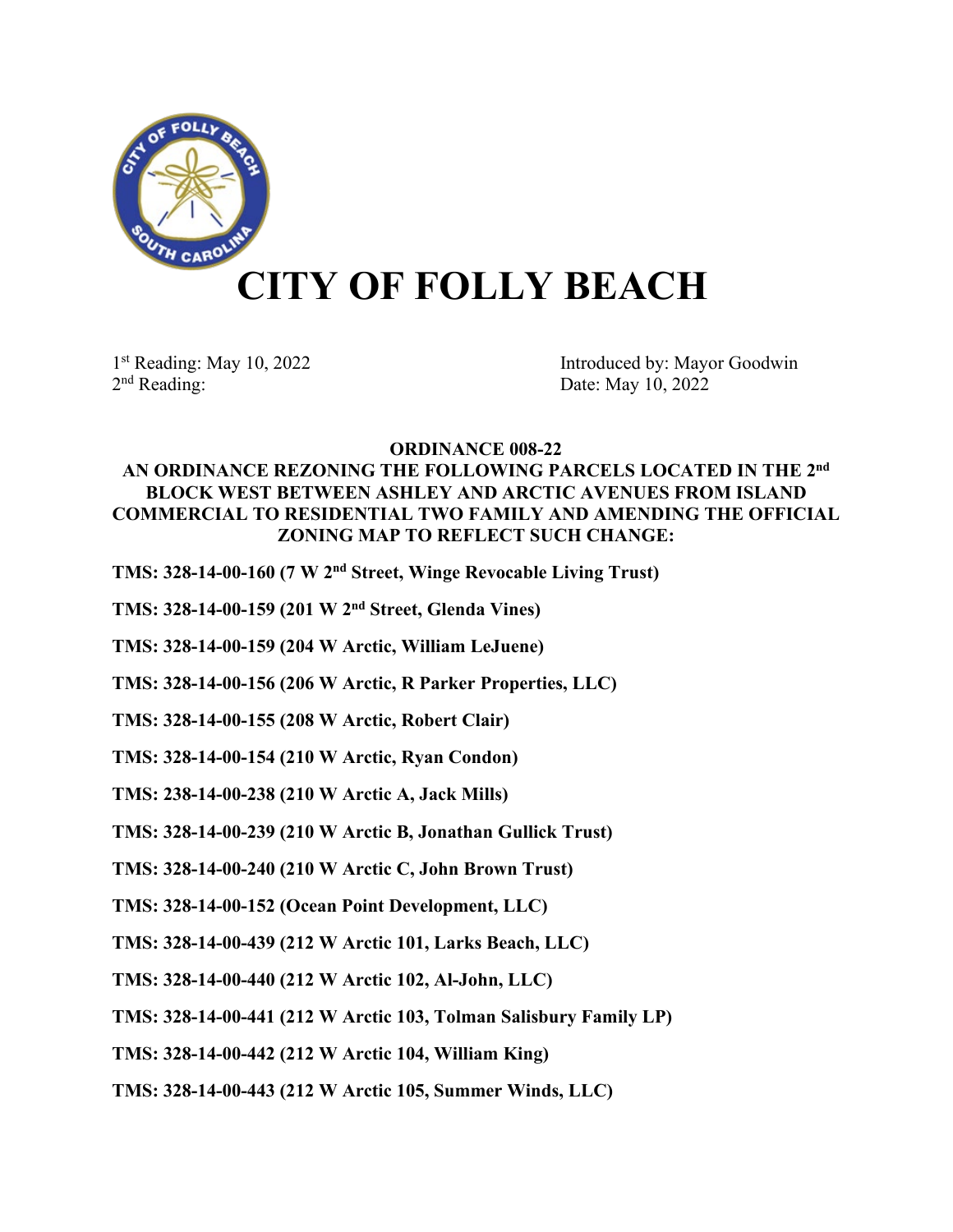- **TMS: 328-14-00-444 (212 W Arctic 106, Stephen Roseburg Trust)**
- **TMS: 328-14-00-445 (212 W Arctic 107, Nick Leventis)**
- **TMS: 328-14-00-446 (212 W Arctic 201, Ernest Spevak)**
- **TMS: 328-14-00-447 (212 W Arctic 202, Kathleen Case)**
- **TMS: 328-14-00-448 (212 W Arctic 203, Michael McDade)**
- **TMS: 328-14-00-449 (212 W Arctic 301, Raymond Cobb)**
- **TMS: 328-14-00-450 (212 W Arctic 302, Arctic Ventures LLC)**
- **TMS: 328-14-00-151 (216 W Arctic, Daniel Waldeck)**
- **TMS: 328-14-00-352 (216 W Arctic 1, SCB Bouffard Properties, LLC)**
- **TMS: 328-14-00-353 (216 W Arctic 2, William and Jennifer Taylor Trust)**
- **TMS: 328-14-00-354 (216 W Arctic 3, Tara Browne)**
- **TMS: 328-14-00-355 (216 W Arctic 4, Schroon, LLC)**
- **TMS: 328-14-00-356 (216 W Arctic 5, Seacoast Number Five, LLC)**
- **TMS: 328-14-00-357 (216 W Arctic 6, Brenda Balchin)**
- **TMS: 328-14-00-358 (216 W Arctic 7, Anand Talwar)**
- **TMS: 328-14-00-359 (216 W Arctic 8, Elizabeth Roesler)**
- **TMS: 328-14-00-360 (216 W Arctic 9, ACME Property Development, LLC)**
- **TMS: 328-14-00-150 (218 W Arctic Holsberg Trust)**
- **TMS 328-14-00-149 (220 W Arctic, Cynthia Campbell)**
- **WHEREAS**, The area described by this ordinances is shown as commercial on the Future Land Use Map adopted in the *2015 Comprehensive Plan*; and
- **WHEREAS,** The City now desires to amend the boundaries of commercial districts to more appropriately regulate growth; and
- **WHEREAS,** The development of this block has been primarily residential in nature and the City wishes to further encourage residential uses.

The City Council of Folly Beach, South Carolina, duly assembled, hereby ordains that the Folly Beach Official Zoning Map be amended as follows: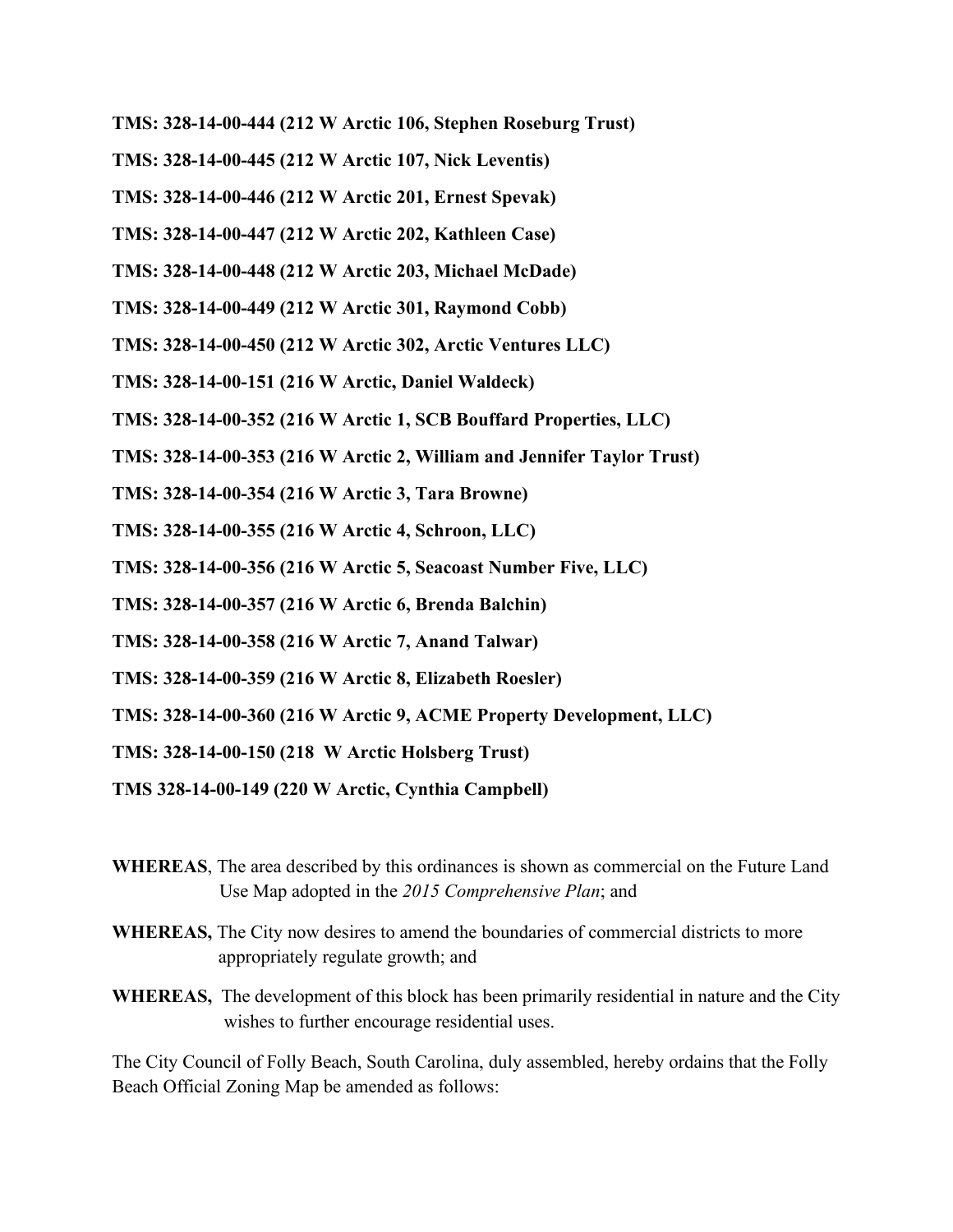That the Zoning Map of the City of Folly Beach be amended to reflect the rezoning of the following parcels from Island Commercial to Residential Two Family:

- TMS: 328-14-00-160 (7 W 2nd Street, Winge Revocable Living Trust)
- TMS: 328-14-00-159 (201 W 2nd Street, Glenda Vines)
- TMS: 328-14-00-159 (204 W Arctic, William LeJuene)
- TMS: 328-14-00-156 (206 W Arctic, R Parker Properties, LLC)
- TMS: 328-14-00-155 (208 W Arctic, Robert Clair)
- TMS: 328-14-00-154 (210 W Arctic, Ryan Condon)
- TMS: 238-14-00-238 (210 W Arctic A, Jack Mills)
- TMS: 328-14-00-239 (210 W Arctic B, Jonathan Gullick Trust)
- TMS: 328-14-00-240 (210 W Arctic C, John Brown Trust)
- TMS: 328-14-00-152 (Ocean Point Development, LLC)
- TMS: 328-14-00-439 (212 W Arctic 101, Larks Beach, LLC)
- TMS: 328-14-00-440 (212 W Arctic 102, Al-John, LLC)
- TMS: 328-14-00-441 (212 W Arctic 103, Tolman Salisbury Family LP)
- TMS: 328-14-00-442 (212 W Arctic 104, William King)
- TMS: 328-14-00-443 (212 W Arctic 105, Summer Winds, LLC)
- TMS: 328-14-00-444 (212 W Arctic 106, Stephen Roseburg Trust)
- TMS: 328-14-00-445 (212 W Arctic 107, Nick Leventis)
- TMS: 328-14-00-446 (212 W Arctic 201, Ernest Spevak)
- TMS: 328-14-00-447 (212 W Arctic 202, Kathleen Case)
- TMS: 328-14-00-448 (212 W Arctic 203, Michael McDade)
- TMS: 328-14-00-449 (212 W Arctic 301, Raymond Cobb)
- TMS: 328-14-00-450 (212 W Arctic 302, Arctic Ventures LLC)
- TMS: 328-14-00-151 (216 W Arctic, Daniel Waldeck)
- TMS: 328-14-00-352 (216 W Arctic 1, SCB Bouffard Properties, LLC)
- TMS: 328-14-00-353 (216 W Arctic 2, William and Jennifer Taylor Trust)